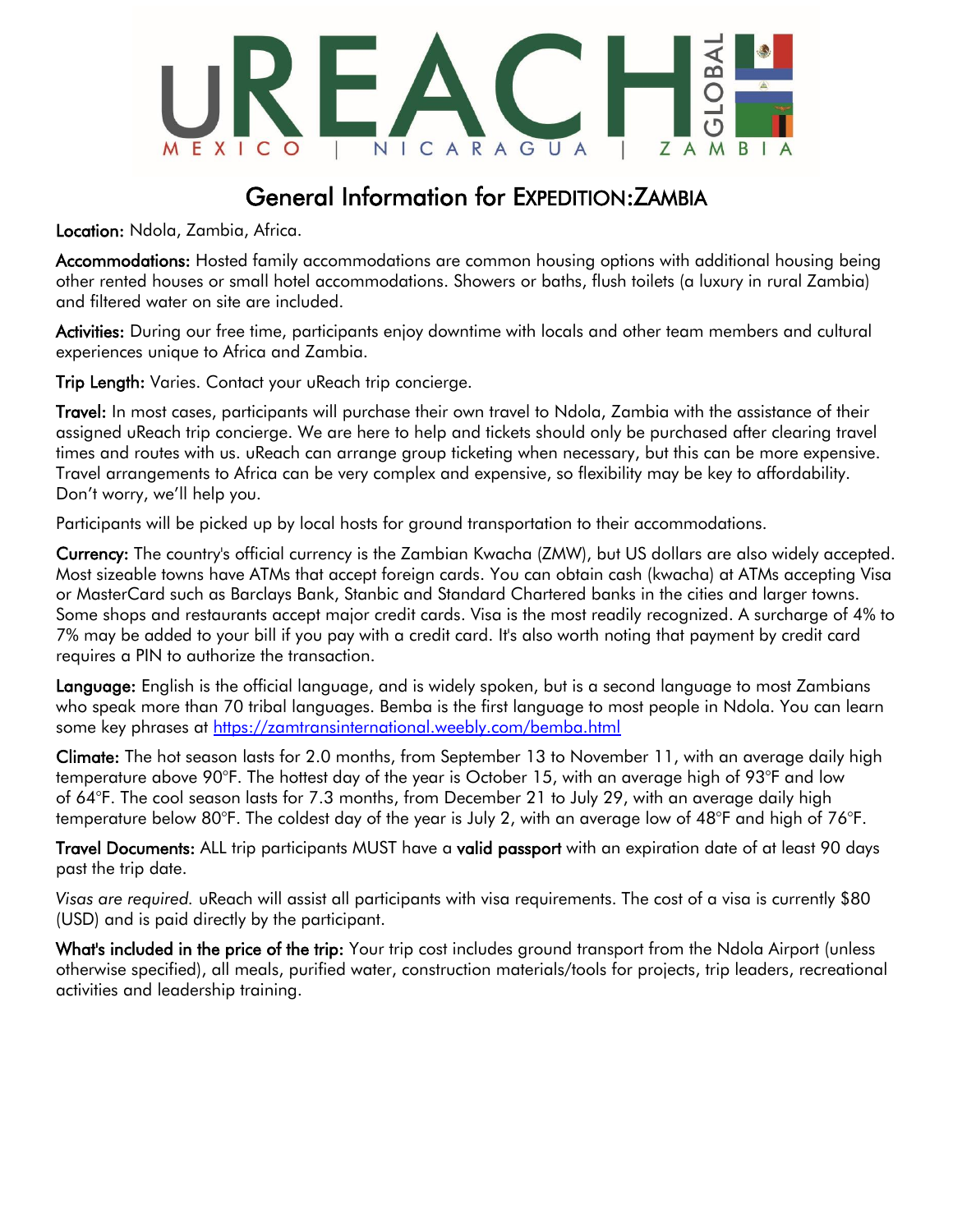# What to Bring

### General –

- o Sunscreen
- o Spending money (see "currency" section for guidelines)
- o Toilet paper (for times away from the base)
- o A backpack (normal kind)
- o A water bottle (you will refill with purified water)
- o Toiletries (toothpaste, shampoo, razer, etc)
- o A package of wet wipes for the job site
- o More Sunscreen
- o A towel
- o Sunglasses
- o More sunscreen
- o Gloves
- o A hat (something with a wide brim is recommended)
- o Insect repellent with DEET

#### Clothing

- o Work shoes (boots or sturdy sport/tennis shoes), walking shoes, sandals
- o Your regular casual clothes
- o A modest swimsuit (this is a humanitarian trip) in case of swimming opportunity.
- o Light shorts/t-shirt/pajamas to sleep in
- o Sweatshirt or light jacket
- o Rain poncho (it is very likely to rain during the summer months, December through March, so especially then)
- o Work clothes (you will get dirty) and painting clothes that can get "ruined"
- o Please bring long (in length, not long sleeved) shirts for the work site that don't bare your skin when you bend over. Shorts for the work site should be at least mid-thigh. Tank tops should be modest - the Zambian people are very modest. We don't want to be a freak show.

#### Do not bring:

- o Any illegal substance
- o Non-prescribed pharmaceuticals
- o Illegal drugs
- o Marijuana-even with prescription or firearms of any kind are illegal in Zambia and carry serious penalties
- o Alcohol, fireworks and other potentially dangerous items are not allowed on the expedition.

#### **Optional**

- o Snacks if you want
- o Ear plugs (for sleeping with people who snore)
- o Your own pillow
- o Basic OTC meds (Advil, Pepto Bismol, etc)
- o Giveaways for children
- o Playing cards, books, or other downtime activities

#### Notes:

- o Sleeping bags, sheets, etc. are *not* needed unless you are notified otherwise.
- o Vegetarians and people with allergies should let us know so we can try to accommodate food needs and preferences.